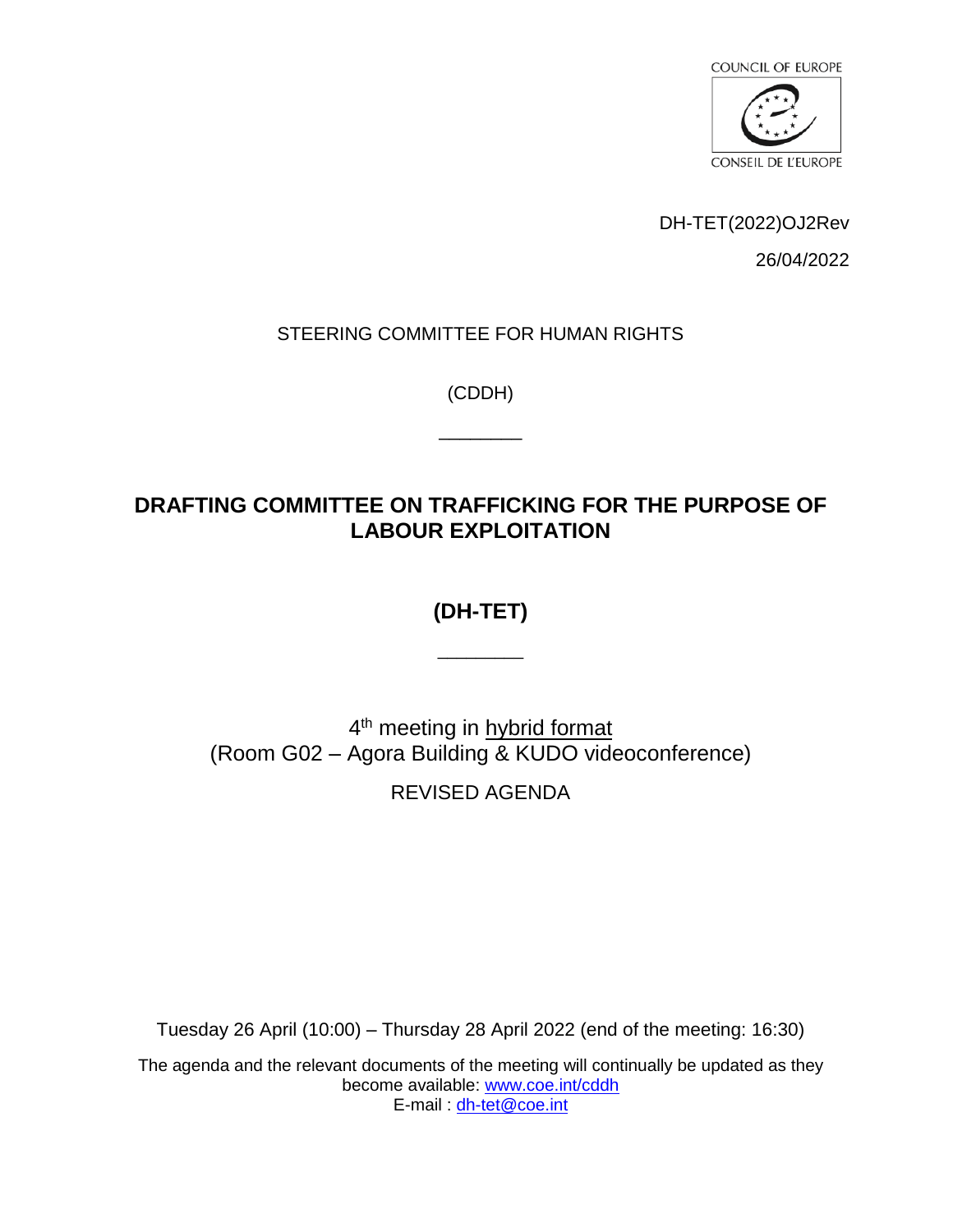## **1. Opening of the meeting** *The Chairperson, Mr Morten RUUD (Norway), will open the meeting.*  **2. Adoption of the agenda and the order of business** DH-TET(2022)OJ2 [DH-TET\(2022\)OT2](https://rm.coe.int/dh-tet-2022-ot2-en/1680a644f3) **3. Discussion of any general matters relating to the work of the DH-TET 4. Discussion of the preamble and draft Recommendation** [DH-TET\(2021\)01REV3](https://rm.coe.int/dh-tet-2021-01rev3-eng/1680a6422f) **5.** Discussion and possible amendment of any remaining paragraphs of **[DH-TET\(2021\)01REV3APP](https://rm.coe.int/dh-tet-2021-01rev3app-eng/1680a64230) the revised appendix to the draft Recommendation 6. Approval of the draft Recommendation for its transmission to the Steering Committee for Human Rights (CDDH)**  7. **Discussion of gender equality aspects of the work of DH-TET** [CDDH\(2020\)13](https://rm.coe.int/cddh-2020-13-en/1680a64208)

#### **8. Any other business**

**9. Approval of the meeting report** DH-TET(2022)R2